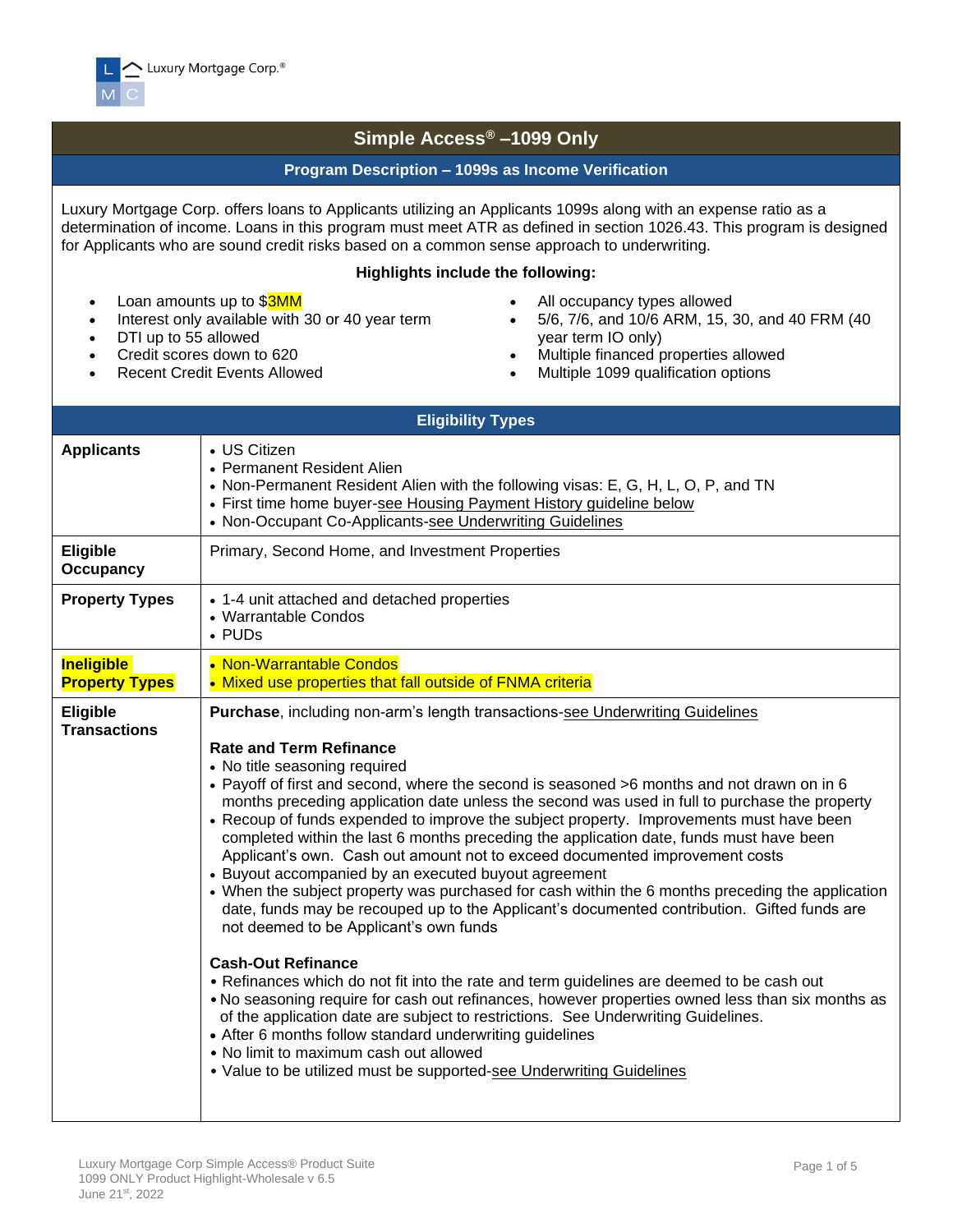|                                             | <b>Credit Requirements</b>                                                                                                                                                                                                                                                                                                                                                                                                                                                                                                                                                                                                                                                                                                                                                                                                                                                                                                                                                                                                                                                                                                                                                                                                                                                                                                                                                                                                                                         |
|---------------------------------------------|--------------------------------------------------------------------------------------------------------------------------------------------------------------------------------------------------------------------------------------------------------------------------------------------------------------------------------------------------------------------------------------------------------------------------------------------------------------------------------------------------------------------------------------------------------------------------------------------------------------------------------------------------------------------------------------------------------------------------------------------------------------------------------------------------------------------------------------------------------------------------------------------------------------------------------------------------------------------------------------------------------------------------------------------------------------------------------------------------------------------------------------------------------------------------------------------------------------------------------------------------------------------------------------------------------------------------------------------------------------------------------------------------------------------------------------------------------------------|
| <b>Trade Lines</b>                          | Each Applicant must have three trade lines and a credit history covering 24 months. One trade<br>line must have been active within the last 6 months. At least one trade line must be seasoned 24<br>months. The same trade line may be used to cover both the 24 month history and active<br>requirement. The trade lines do not need to be open. If an Applicant's spouse is the only Co-<br>Applicant listed, only one Applicant is required to meet this guideline. See Underwriting Guidelines<br>for more details and alternatives.                                                                                                                                                                                                                                                                                                                                                                                                                                                                                                                                                                                                                                                                                                                                                                                                                                                                                                                          |
| <b>Credit Score</b>                         | • Credit scores allowed down to 620, subject to loan amount and LTV restrictions<br>• Use middle score of the primary income earner for pricing and guideline purposes                                                                                                                                                                                                                                                                                                                                                                                                                                                                                                                                                                                                                                                                                                                                                                                                                                                                                                                                                                                                                                                                                                                                                                                                                                                                                             |
| <b>Housing</b><br><b>Payment History</b>    | Housing payment history no greater than 1x30x12 for all mortgages/rental verifications. Note that<br>1x30x12 may carry a pricing adjustment and is limited to max 80 CLTV.                                                                                                                                                                                                                                                                                                                                                                                                                                                                                                                                                                                                                                                                                                                                                                                                                                                                                                                                                                                                                                                                                                                                                                                                                                                                                         |
|                                             | <b>First Time Home Buyer (FTHB)</b><br>For standard guideline eligibility, Applicants must be able to document a 12 month rental history<br>within the last three years preceding the application showing 0x30 over the 12 month period.<br>Those who cannot allowed with max 80 LTV, a minimum 10% Applicant contribution, primary<br>residences/second homes only.                                                                                                                                                                                                                                                                                                                                                                                                                                                                                                                                                                                                                                                                                                                                                                                                                                                                                                                                                                                                                                                                                               |
| <b>Significant Credit</b><br><b>Events</b>  | Applicants with any of the following major credit events (bankruptcy, foreclosure, short sale,<br>modification, short pay, deed in lieu, and 120+ day mortgage late are subject to the below<br>requirements, measured from event completion date or discharge/dismissal date to application<br>date:<br><b>Credit Event other than a Foreclosure:</b><br>· 0-2 years removed: Not Eligible<br>• 2-4 years removed: Max 75 LTV, max \$1.5MM loan size<br>• >4 years removed: Standard Guidelines<br>Foreclosure:<br>· 0-3 years removed: Not Eligible<br>• 3-4 years removed: Max 70 LTV, max \$1.5MM loan size<br>• >4 years removed: Standard Guidelines<br><b>Additional Guidelines:</b><br>• Active NOD or Lis Pendens not allowed. An historic NOD or Lis Pendens is not against<br>guidelines, however the underlying event will be evaluated against the Significant Credit Event and<br>Housing Payment History requirements guidelines.<br>• Judgment/Tax Lien: Must meet one of the following:<br>Paid off prior to or at closing, or<br>$\circ$<br>Show 6 month satisfactory payment history, include payment in DTI, subordinate if<br>$\circ$<br>recorded<br>• Collections/Charge-Offs: May be excluded if individually less than \$2,500 or in aggregate less<br>than \$10,000. Any that are greater which may affect title must be paid off prior to or at closing.<br>Medical collections are excluded from this requirement regardless of amount. |
|                                             | <b>Income and Assets</b>                                                                                                                                                                                                                                                                                                                                                                                                                                                                                                                                                                                                                                                                                                                                                                                                                                                                                                                                                                                                                                                                                                                                                                                                                                                                                                                                                                                                                                           |
| DTI                                         | • Maximum DTI: 50.000<br>• DTI may be increased to 55.000 with the following:<br>o Min FICO: 680<br>Max LTV: 70<br>$\circ$<br>Eligible Transactions: Purchase or Rate and Term Refinance<br>$\circ$<br>○ Minimum Residual Income: greater of .5% of the loan amount or \$2k. Increased<br>requirement may be waived with an additional 6 months PITIA reserves.                                                                                                                                                                                                                                                                                                                                                                                                                                                                                                                                                                                                                                                                                                                                                                                                                                                                                                                                                                                                                                                                                                    |
| <b>Product</b><br><b>Eligibility</b>        | Applicants must receive compensation either in the form of commissions or as an independent<br>contractor. 1099(s) provided should cover a complete calendar year.                                                                                                                                                                                                                                                                                                                                                                                                                                                                                                                                                                                                                                                                                                                                                                                                                                                                                                                                                                                                                                                                                                                                                                                                                                                                                                 |
| <b>Documentation</b><br><b>Requirements</b> | The following documents are required for the file:<br>• Most recent one or two years of 1099(s)<br>• Documentation of year to date income within 120 days of note date                                                                                                                                                                                                                                                                                                                                                                                                                                                                                                                                                                                                                                                                                                                                                                                                                                                                                                                                                                                                                                                                                                                                                                                                                                                                                             |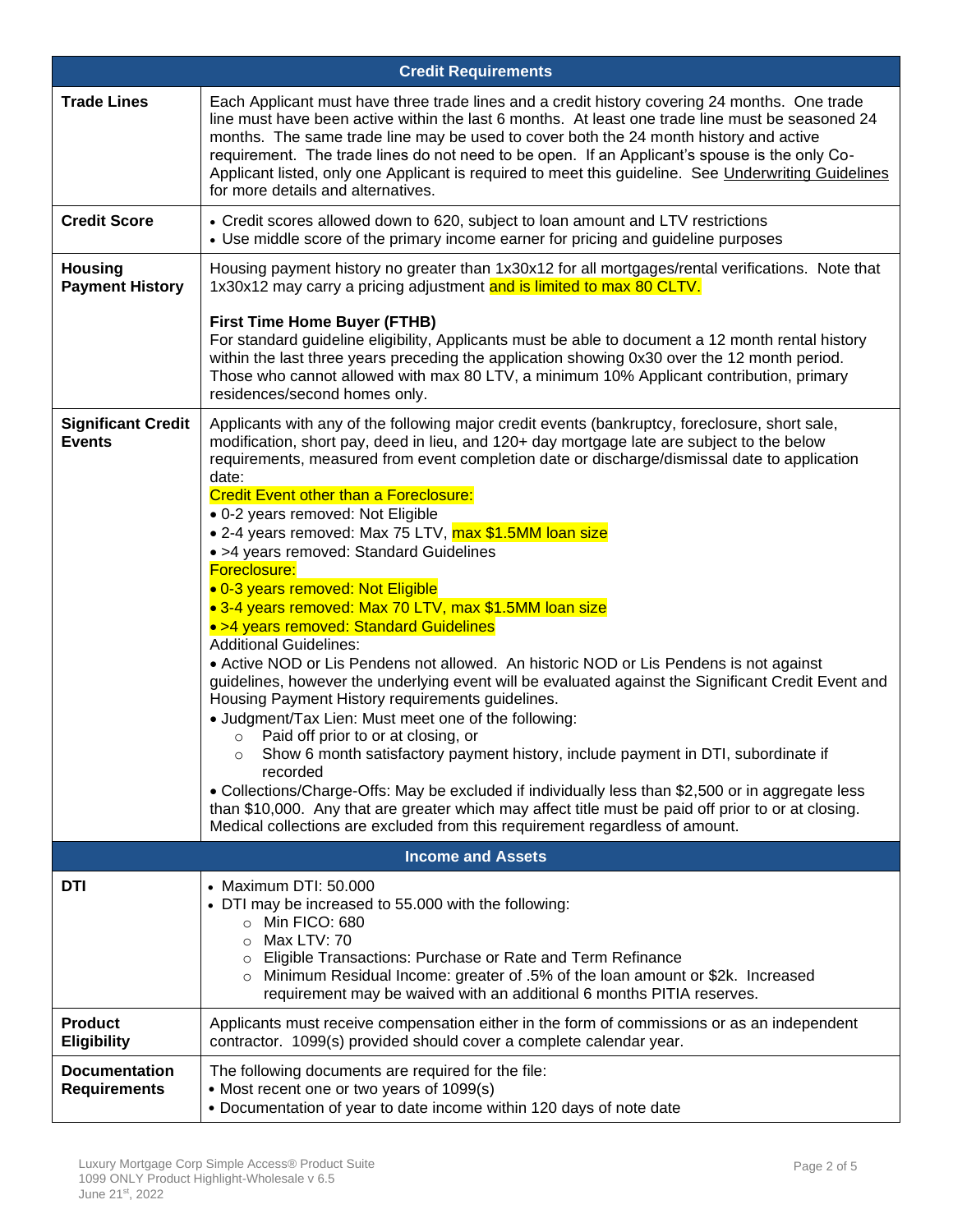|                                       | • A CPA, EA, or licensed tax preparer completed profit and loss statement or expense ratio letter<br>(as applicable)<br>• 1099 transcripts                                                                                                                                                                                                                                                                                                                                                                                                                        |
|---------------------------------------|-------------------------------------------------------------------------------------------------------------------------------------------------------------------------------------------------------------------------------------------------------------------------------------------------------------------------------------------------------------------------------------------------------------------------------------------------------------------------------------------------------------------------------------------------------------------|
|                                       | Verification of current business revenues and/or operations required prior to closing at<br>underwriter's discretion.                                                                                                                                                                                                                                                                                                                                                                                                                                             |
| <b>Calculation</b><br><b>Methods</b>  | Provide the most recent one or two years of 1099s. An expense ratio must be developed using<br>one of the two below methods. If gross receipts are stable or increasing year over year, use a 24<br>month average of net income. If gross receipts are declining, a 12 month average shall be utilized.                                                                                                                                                                                                                                                           |
|                                       | Method 1   Uniform Expense Ratio<br>Apply a 25% expense factor to all eligible gross receipts. So long as this expense ratio is<br>reasonable to Applicant's line of work and Applicant qualifies, no further information is required.                                                                                                                                                                                                                                                                                                                            |
|                                       | Method 2   Profit and Loss Statement<br>Provide a CPA, EA, or licensed tax preparer prepared profit and loss statement covering the most<br>recent two calendar years, depending on the 1099s provided. As long as gross receipts on the<br>1099s support at least 90% of the gross receipts listed on the P&L, use the net income on the P&L<br>for qualifying.                                                                                                                                                                                                  |
|                                       | Method 3   CPA Letter for Expense Ratio<br>Provide a letter from Applicant's CPA, EA, or licensed tax preparer stating the business' expense<br>ratio based on the most recent year's tax return. The letter may not include any exculpatory<br>language. Multiply the expense ratio by the gross receipts shown on the 1099s. Deduct that figure<br>from the gross receipts and average the results over the number of months of 1099s provided.                                                                                                                 |
|                                       | Income trend: 1099 gross receipts should show a stable or increasing trend. If the trend is<br>declining and/or irregular, additional documentation may be required at underwriter's discretion.                                                                                                                                                                                                                                                                                                                                                                  |
| <b>Co-Applicant</b><br><b>Options</b> | Full documentation from a Co-Applicant may be used in addition to the 1099 income. See full<br>documentation guidelines for additional information on acceptable sources.                                                                                                                                                                                                                                                                                                                                                                                         |
| <b>Other Income</b><br><b>Sources</b> | <b>Rental Income</b><br>Utilize 75% of the current lease income less PITIA on a net basis. Document receipt of rental<br>income. Rental income may not be used to qualify on a vacant unit, except on the subject property<br>on a purchase transaction.                                                                                                                                                                                                                                                                                                          |
|                                       | <b>Other Income Sources</b><br>Applicants who have supplemental income sources may utilize them to qualify provided the history<br>of receipt and continuance requirements under the full documentation guidelines are met. The<br>Applicant utilizing 1099 income must still earn the majority of their income from activity calculated<br>via 1099s and the applicable expense ratio. The acceptable supplemental income sources are<br>limited to: social security, pension, alimony, child support, asset distribution/utilization, and second<br>job income. |
| <b>Asset Accounts</b>                 | • Use 100% of cash and cash equivalents<br>• Use 80% of face value for non-retirement asset accounts                                                                                                                                                                                                                                                                                                                                                                                                                                                              |
|                                       | • Use 70% of retirement assets if Applicant is under 59.5, 80% if over<br>. If Applicant is liquidating funds from non-retirement sources, document liquidation and end<br>balance                                                                                                                                                                                                                                                                                                                                                                                |
|                                       | • If Applicant is liquidating from retirement accounts, document the liquidation and end balance<br>• 1031 exchanges eligible for investment properties-see Underwriting Guidelines<br>• Business funds may be used provided the Applicant(s) own(s) a minimum of 51% combined<br>ownership of the business. The amount of funds that may be utilized is based on the Applicant's<br>percentage of ownership. Applicant(s) must provide either:                                                                                                                   |
|                                       | $\circ$ A letter from Applicant's CPA, EA, or licensed tax preparer stating that the Applicant(s)<br>may access the business funds and that the withdrawal will have no adverse impact; or<br>$\circ$ A letter from the Applicant(s) stating that they may access the business funds and Cash<br>Flow Analysis to document that the withdrawal will have no adverse impact-see<br><b>Underwriting Guidelines</b>                                                                                                                                                  |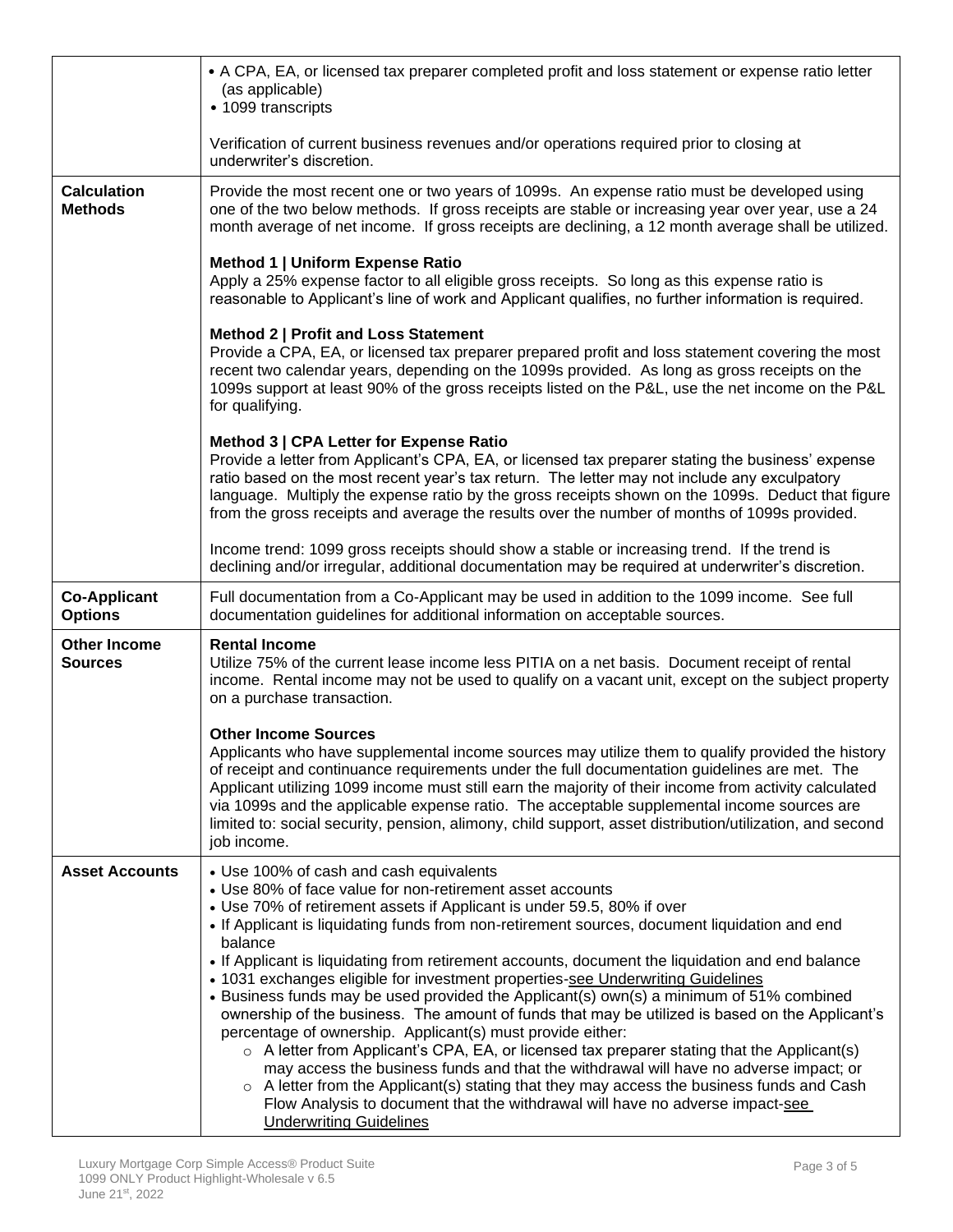|                                      | • Cash out proceeds MAY be used to meet the reserve requirement at a maximum 75 LTV                                                                                                                                                                                                                                                                                                                                                                                                                                                                                                                                                                                                                                                                                                                     |  |  |  |  |  |  |  |
|--------------------------------------|---------------------------------------------------------------------------------------------------------------------------------------------------------------------------------------------------------------------------------------------------------------------------------------------------------------------------------------------------------------------------------------------------------------------------------------------------------------------------------------------------------------------------------------------------------------------------------------------------------------------------------------------------------------------------------------------------------------------------------------------------------------------------------------------------------|--|--|--|--|--|--|--|
| <b>Gifted Funds</b>                  | • Gift funds are allowed for funds to close. A 5% contribution from Applicant's own funds is<br>required. No Applicant contribution is required for primary residences with an LTV <= 80 except<br>as otherwise specified.<br>• Gifts must be documented in compliance with FNMA requirements and be from immediate family<br>members-see Underwriting Guidelines.<br>• Gifts of equity are allowed, max 75 LTV. No applicant contribution is required on a primary<br>residence or a second home. A 5% applicant contribution is required for investment properties                                                                                                                                                                                                                                    |  |  |  |  |  |  |  |
|                                      | <b>Liabilities</b>                                                                                                                                                                                                                                                                                                                                                                                                                                                                                                                                                                                                                                                                                                                                                                                      |  |  |  |  |  |  |  |
| Alimony/Child<br><b>Support</b>      | Alimony may be deducted from income rather than included as a liability, provided the alimony<br>payments are tax deductible to the payor. Otherwise, include as a liability. Child support must be<br>included as a liability.                                                                                                                                                                                                                                                                                                                                                                                                                                                                                                                                                                         |  |  |  |  |  |  |  |
| <b>Installment Debt</b>              | Installment loans must be included in the DTI. Installment debt with less than 10 months' worth of<br>payments remaining may be excluded from DTI, as long as the Applicant has the assets to make<br>the remaining payments. Applicants may pay down the debt such that the remaining balance is<br>less than the sum of 10 months' worth of payments. The assets used must be sourced. Loans<br>secured by financial assets (margin loan, 401(K) loan, etc.) do not need to be included in the DTI<br>provided the asset balance exceeds the loan balance.                                                                                                                                                                                                                                            |  |  |  |  |  |  |  |
|                                      | <b>Other Highlights</b>                                                                                                                                                                                                                                                                                                                                                                                                                                                                                                                                                                                                                                                                                                                                                                                 |  |  |  |  |  |  |  |
| Appraisal /<br><b>Valuation</b>      | • Loan amount up to \$2MM, one appraisal required<br>• Loan amount over \$2MM, two appraisals required<br>All appraisals are subject to underwriting review and acceptance. Loan amounts >\$1.5MM and up                                                                                                                                                                                                                                                                                                                                                                                                                                                                                                                                                                                                |  |  |  |  |  |  |  |
|                                      | to \$2MM may not utilize a CU score in lieu of a CDA. Additional appraisal due diligence may be<br>required at the discretion of underwriting.<br>• Purchase: lesser of purchase price or appraised value<br>• Refinance (all types): For cash out refinances where the property is owned less than six months<br>as of the application date, lesser of purchase price or appraised value must be utilized. For all<br>other transactions where the property is owned less than 12 months as of the application date,<br>current value may be used provided the value is supported both by appraisal and a CDA with a<br>variance not greater than 10%. If value not supported, use lesser of purchase price plus<br>documented improvements or market value. If more than 12 months, use market value. |  |  |  |  |  |  |  |
| Geographic<br>Eligibility            | The following states are eligible: AL, AR, AZ, CA, CO, CT, DC, DE, FL, GA, IL (no IO loans), LA,<br>MA, MD, ME, MI, MN, NH, NC, NJ, NM, NY (no NY subprime), OH, OR, PA, RI, SC, TN, TX, UT,<br>VA, WA, WI, WY.<br><b>Restrictions:</b><br>• Texas CO Refinances-see Underwriting Guidelines                                                                                                                                                                                                                                                                                                                                                                                                                                                                                                            |  |  |  |  |  |  |  |
| <b>Reserve</b><br><b>Requirement</b> | • Loan amount up to \$1MM: 6 months PITIA<br>• Loan amount above \$1MM and up to \$2MM: 9 months PITIA<br>• Loan amount above \$2MM and up to \$3MM: 12 months PITIA<br>• DTI >50 and increased residual income requirement not met: additional 6 months PITIA<br>• Other real estate owned: 2 months of each property's PITIA                                                                                                                                                                                                                                                                                                                                                                                                                                                                          |  |  |  |  |  |  |  |
| <b>Title Vesting</b>                 | • Individual names as joint tenants, community property, or tenants in common<br>• Living trusts meeting FNMA's requirements<br>• Blind Trusts-see Underwriting Guidelines<br>• Limited Liability Corporations-see Underwriting Guidelines<br>• Partnerships/Corporations-see Underwriting Guidelines                                                                                                                                                                                                                                                                                                                                                                                                                                                                                                   |  |  |  |  |  |  |  |
| <b>ARM Terms</b>                     | • Margin = $4.250\%$<br>• Index = 30 Day Average of SOFR<br>• Caps = $2/1/5$<br>$\bullet$ Floor Rate = Note Rate<br>• Adjustment Period = $6$ Months                                                                                                                                                                                                                                                                                                                                                                                                                                                                                                                                                                                                                                                    |  |  |  |  |  |  |  |